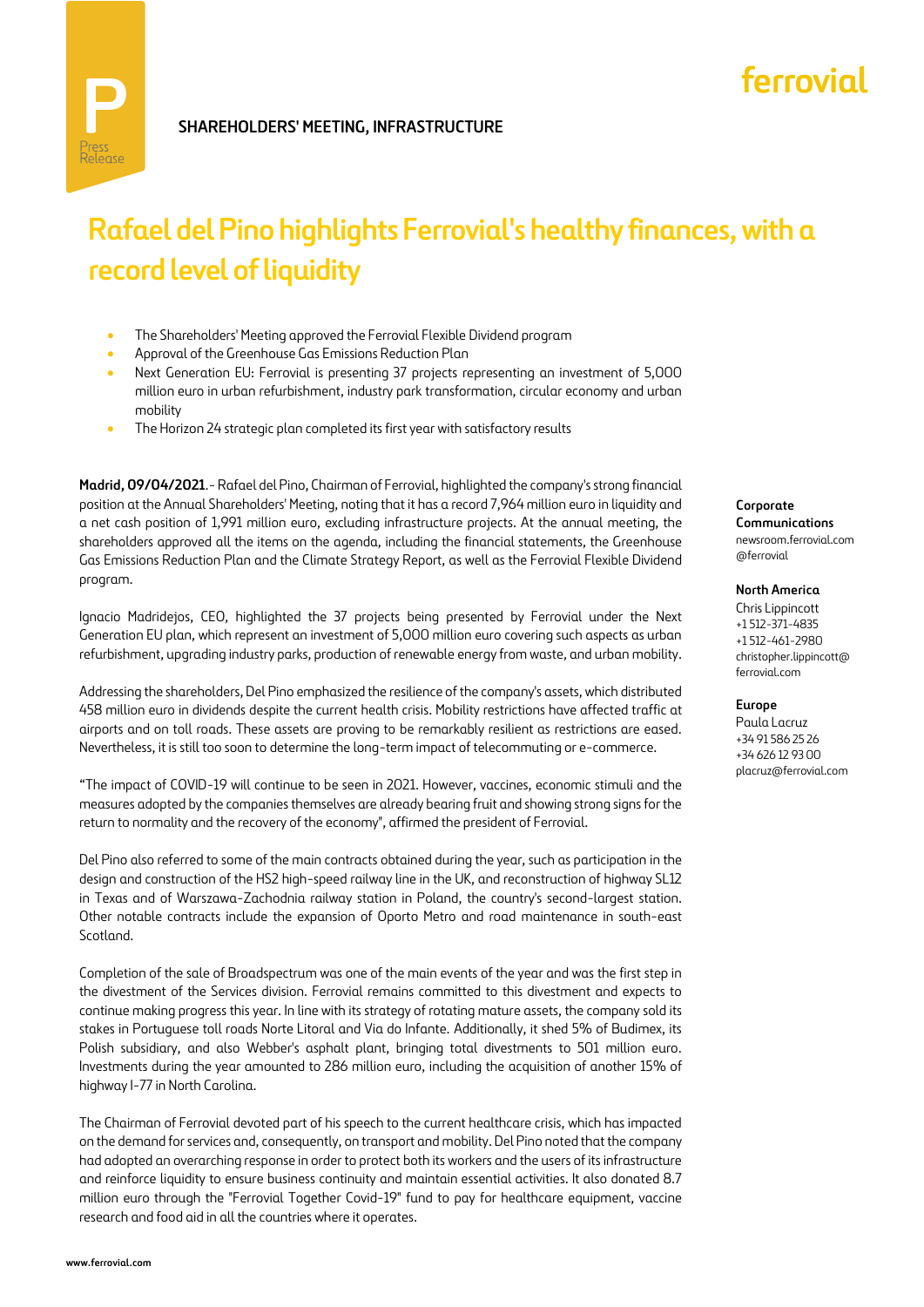

"Ferrovial has evidenced its resilience vis-à-vis the pandemic. We have a strong cash position and ample liquidity, reflecting the company's sound financial position. Consequently, Ferrovial is poised to seize emerging opportunities with its innovative, sustainable solutions in transport infrastructure and mobility", said del Pino.

#### **First year of the Horizon 24 plan: advancing the strategy towards sustainable infrastructure**

Ignacio Madridejos, CEO of Ferrovial, commenced by reviewing the businesses' operating performance and order intake in new markets. He said that 2020 evidenced the company's solid financial position and he highlighted the good performance by the Construction division. As for geographic distribution, applying a proportionate consolidation approach, North America accounted for 39% of revenues, Poland for 30%, Spain for 14% and the United Kingdom for 7%.

The CEO also referred to the company's participation in Next Generation EU, the European Union's Recovery Plan. The company is currently the lead in the presentation of 37 projects that represent an investment of 5,000 million euro, and it is a partner in another 24 projects. The projects in which Ferrovial is involved range from urban refurbishment and comprehensive upgrades to industry parks through production of renewable energy from waste to 5G digitalization and connectivity in transport corridors and urban mobility. Moreover, the plans for investment in the United States, the United Kingdom and Poland are advancing.

Madridejos discussed progress with the Horizon 24 Plan, which was presented to the market last year. "The Horizon 24 plan completed its first full year with satisfactory results", he told the shareholders at the annual meeting. "The strategy is being pursued with a focus on conserving liquidity and driving efficiency, while also assessing growth opportunities," he added.

Looking to the current year, Ferrovial's CEO said that the company will focus on the development and operation of high-value concessions for sustainable infrastructure projects in its main markets and that it will examine opportunities in other regions such as Australia and other key countries in Europe and Latin America. Ferrovial will continue to focus on financial discipline, strengthening its capital structure and rotating non-core assets and businesses to crystallize value and finance future growth, he said.

The CEO also emphasized Ferrovial's commitment to sustainability and climate change, which are key components of the company's strategy, in terms both of reducing the emissions from the company's own activities and of presenting solutions for mobility and more sustainable infrastructures.

### **Meeting Resolutions**

The shareholders approved the 2020 financial statements and a shareholder remuneration program (Ferrovial Flexible Dividend) which will be implemented via two scrip dividends in similar terms to the previous seven years.

Based on the average closing price of Ferrovial's share between 2 and 5 February, that is equivalent to a dividend of approximately 0.51 euro per share. The shareholders also authorized a capital reduction to cancel existing treasury stock and the shares to be repurchased under a buyback program (capped at 22 million shares or 320 million euro).

The shareholders also voted, on a consultative basis, on the Greenhouse Gas Emissions Reduction Plan 2020-2030 and the projection to 2050. The Board of Directors believes that shareholders should play a more active role in defining and monitoring the company's climate strategy.